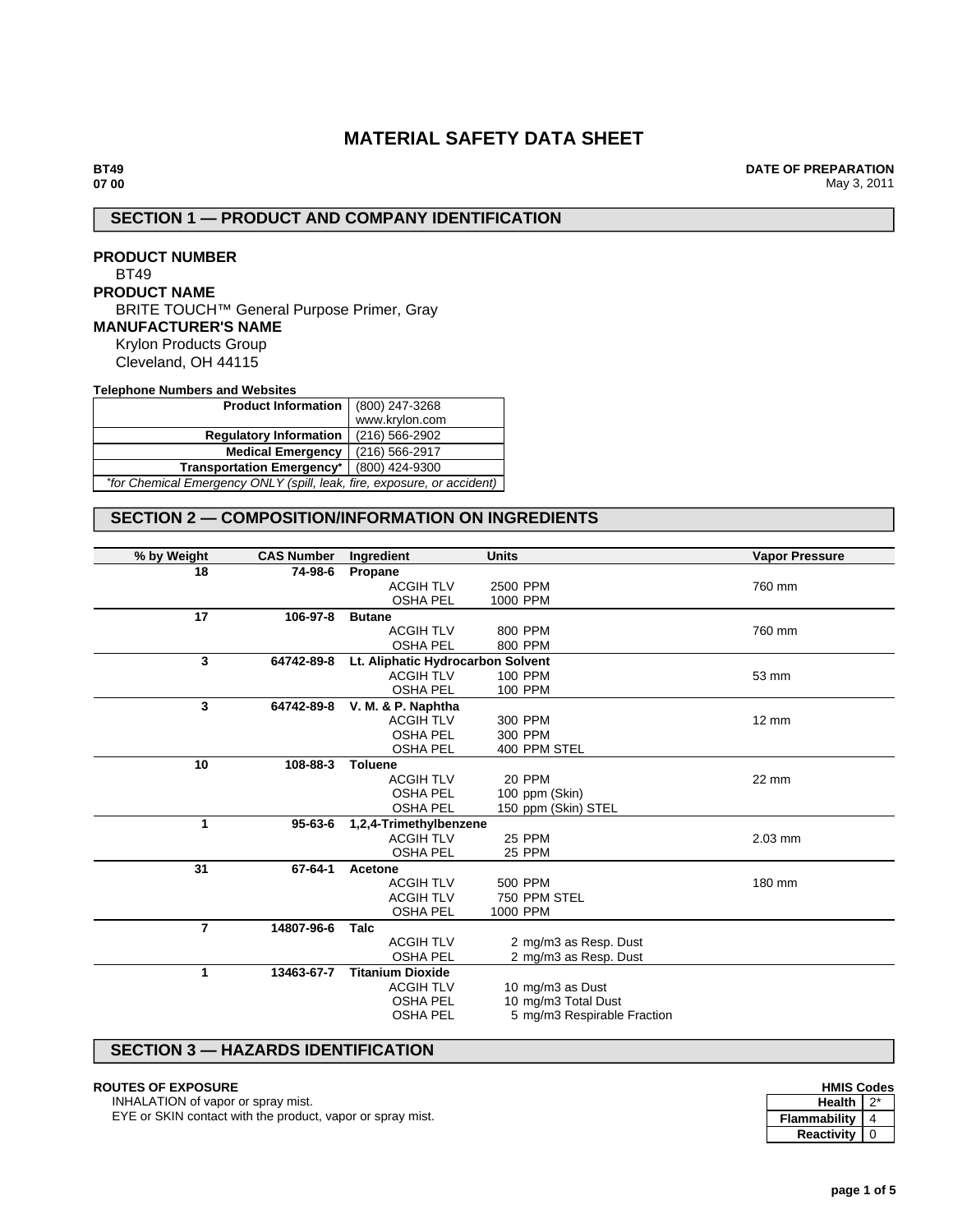#### **EFFECTS OF OVEREXPOSURE**

**EYES:** Irritation.

**SKIN:** Prolonged or repeated exposure may cause irritation.

**INHALATION:** Irritation of the upper respiratory system.

May cause nervous system depression. Extreme overexposure may result in unconsciousness and possibly death.

Prolonged overexposure to hazardous ingredients in Section 2 may cause adverse chronic effects to the following organs or systems: • the liver

- the urinary system
- the cardiovascular system
- the reproductive system

# **SIGNS AND SYMPTOMS OF OVEREXPOSURE**

Headache, dizziness, nausea, and loss of coordination are indications of excessive exposure to vapors or spray mists. Redness and itching or burning sensation may indicate eye or excessive skin exposure.

# **MEDICAL CONDITIONS AGGRAVATED BY EXPOSURE**

None generally recognized.

#### **CANCER INFORMATION**

For complete discussion of toxicology data refer to Section 11.

## **SECTION 4 — FIRST AID MEASURES**

**EYES:** Flush eyes with large amounts of water for 15 minutes. Get medical attention.

**SKIN:** Wash affected area thoroughly with soap and water.

Remove contaminated clothing and launder before re-use.

**INHALATION:** If affected, remove from exposure. Restore breathing. Keep warm and quiet.

**UEL** 12.8

**INGESTION:** Do not induce vomiting. Get medical attention immediately.

# **SECTION 5 — FIRE FIGHTING MEASURES**

| <b>FLASH POINT</b> |  |
|--------------------|--|
|                    |  |

| g<br>$^{\prime}$ |
|------------------|

#### **EXTINGUISHING MEDIA**

Carbon Dioxide, Dry Chemical, Foam

#### Propellant < 0 °F **UNUSUAL FIRE AND EXPLOSION HAZARDS**

Containers may explode when exposed to extreme heat.

Application to hot surfaces requires special precautions.

During emergency conditions overexposure to decomposition products may cause a health hazard. Symptoms may not be immediately apparent. Obtain medical attention.

# **SPECIAL FIRE FIGHTING PROCEDURES**

Full protective equipment including self-contained breathing apparatus should be used.

Water spray may be ineffective. If water is used, fog nozzles are preferable. Water may be used to cool closed containers to prevent pressure build-up and possible autoignition or explosion when exposed to extreme heat.

# **SECTION 6 — ACCIDENTAL RELEASE MEASURES**

### **STEPS TO BE TAKEN IN CASE MATERIAL IS RELEASED OR SPILLED**

Remove all sources of ignition. Ventilate the area. Remove with inert absorbent.

# **SECTION 7 — HANDLING AND STORAGE**

## **STORAGE CATEGORY**

Not Available

#### **PRECAUTIONS TO BE TAKEN IN HANDLING AND STORAGE**

Keep away from heat, sparks, and open flame. Vapors will accumulate readily and may ignite explosively.

During use and until all vapors are gone: Keep area ventilated - Do not smoke - Extinguish all flames, pilot lights, and heaters - Turn off stoves, electric tools and appliances, and any other sources of ignition.

Consult NFPA Code. Use approved Bonding and Grounding procedures.

Contents under pressure. Do not puncture, incinerate, or expose to temperature above 120F. Heat from sunlight, radiators, stoves, hot water, and other heat sources could cause container to burst. Do not take internally. Keep out of the reach of children.

# **SECTION 8 — EXPOSURE CONTROLS/PERSONAL PROTECTION**

#### **PRECAUTIONS TO BE TAKEN IN USE**

Use only with adequate ventilation.

Avoid contact with skin and eyes. Avoid breathing vapor and spray mist.

Wash hands after using.

This coating may contain materials classified as nuisance particulates (listed "as Dust" in Section 2) which may be present at hazardous levels only during sanding or abrading of the dried film. If no specific dusts are listed in Section 2, the applicable limits for nuisance dusts are ACGIH TLV 10 mg/m3 (total dust), 3 mg/m3 (respirable fraction), OSHA PEL 15 mg/m3 (total dust), 5 mg/m3 (respirable fraction).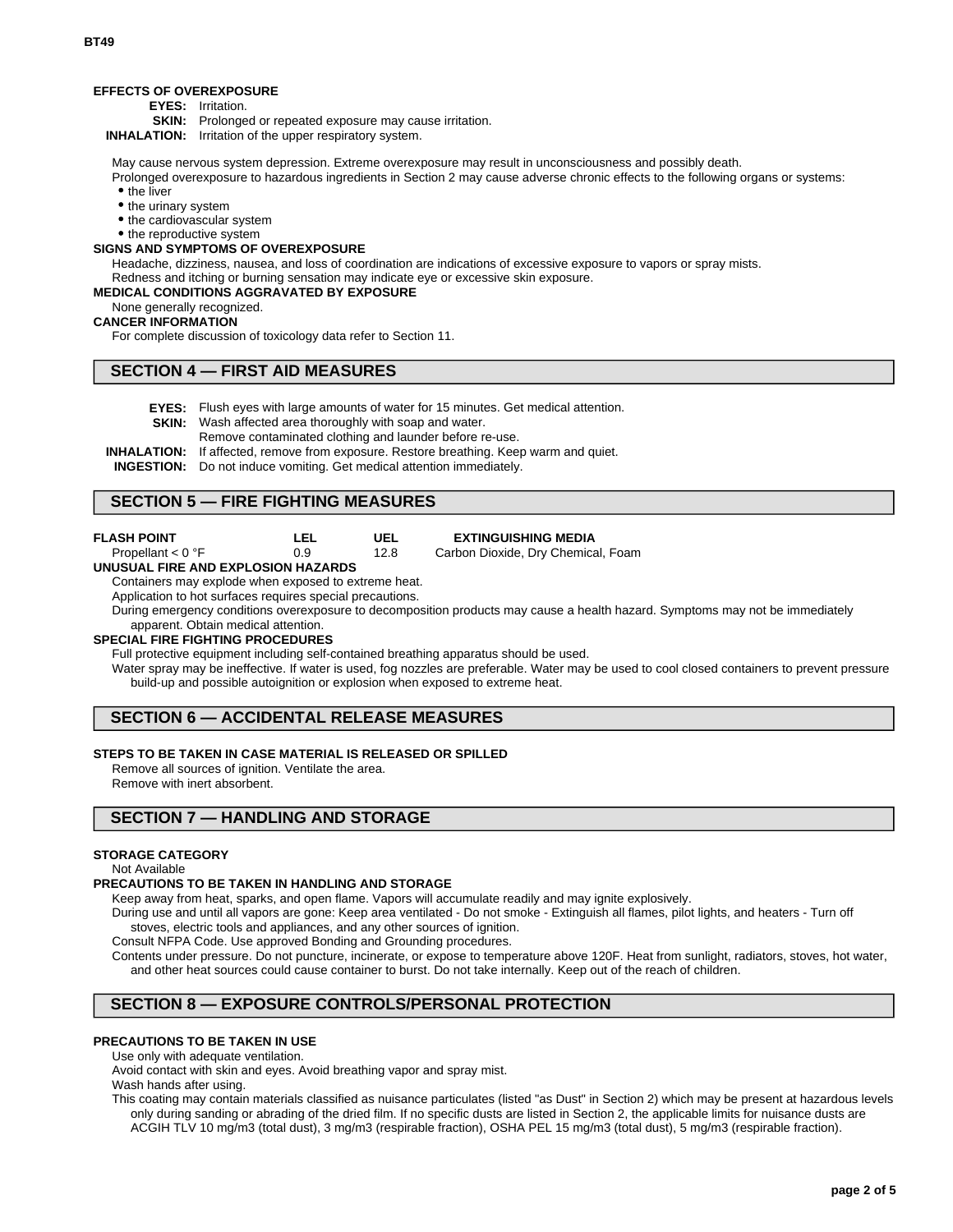### **VENTILATION**

Local exhaust preferable. General exhaust acceptable if the exposure to materials in Section 2 is maintained below applicable exposure limits. Refer to OSHA Standards 1910.94, 1910.107, 1910.108.

### **RESPIRATORY PROTECTION**

If personal exposure cannot be controlled below applicable limits by ventilation, wear a properly fitted organic vapor/particulate respirator approved by NIOSH/MSHA for protection against materials in Section 2.

When sanding or abrading the dried film, wear a dust/mist respirator approved by NIOSH/MSHA for dust which may be generated from this product, underlying paint, or the abrasive.

# **PROTECTIVE GLOVES**

None required for normal application of aerosol products where minimal skin contact is expected. For long or repeated contact, wear chemical resistant gloves.

# **EYE PROTECTION**

Wear safety spectacles with unperforated sideshields.

# **OTHER PRECAUTIONS**

Intentional misuse by deliberately concentrating and inhaling the contents can be harmful or fatal.

# **SECTION 9 — PHYSICAL AND CHEMICAL PROPERTIES**

| <b>PRODUCT WEIGHT</b> 6.09 lb/gal<br><b>SPECIFIC GRAVITY 0.73</b>                  |  | 729 g/l            |  |  |  |  |  |
|------------------------------------------------------------------------------------|--|--------------------|--|--|--|--|--|
| <b>BOILING POINT</b> <0 - 337 $^{\circ}$ F                                         |  | $\leq$ 18 - 169 °C |  |  |  |  |  |
| <b>MELTING POINT</b> Not Available<br><b>VOLATILE VOLUME 93%</b>                   |  |                    |  |  |  |  |  |
| <b>EVAPORATION RATE</b> Faster than ether<br><b>VAPOR DENSITY</b> Heavier than air |  |                    |  |  |  |  |  |
| <b>SOLUBILITY IN WATER N.A.</b><br><b>pH</b> 7.0                                   |  |                    |  |  |  |  |  |
| <b>VOLATILE ORGANIC COMPOUNDS (VOC Theoretical - As Packaged)</b>                  |  |                    |  |  |  |  |  |

Volatile Weight 53.89% Less Water and Federally Exempt Solvents

# **SECTION 10 — STABILITY AND REACTIVITY**

**STABILITY — Stable CONDITIONS TO AVOID** None known. **INCOMPATIBILITY** None known. **HAZARDOUS DECOMPOSITION PRODUCTS** By fire: Carbon Dioxide, Carbon Monoxide **HAZARDOUS POLYMERIZATION**

Will not occur

# **SECTION 11 — TOXICOLOGICAL INFORMATION**

### **CHRONIC HEALTH HAZARDS**

Reports have associated repeated and prolonged overexposure to solvents with permanent brain and nervous system damage. IARC's Monograph No. 93 reports there is sufficient evidence of carcinogenicity in experimental rats exposed to titanium dioxide but inadequate evidence for carcinogenicity in humans and has assigned a Group 2B rating. In addition, the IARC summary concludes, "No significant exposure to titanium dioxide is thought to occur during the use of products in which titanium is bound to other materials, such as paint."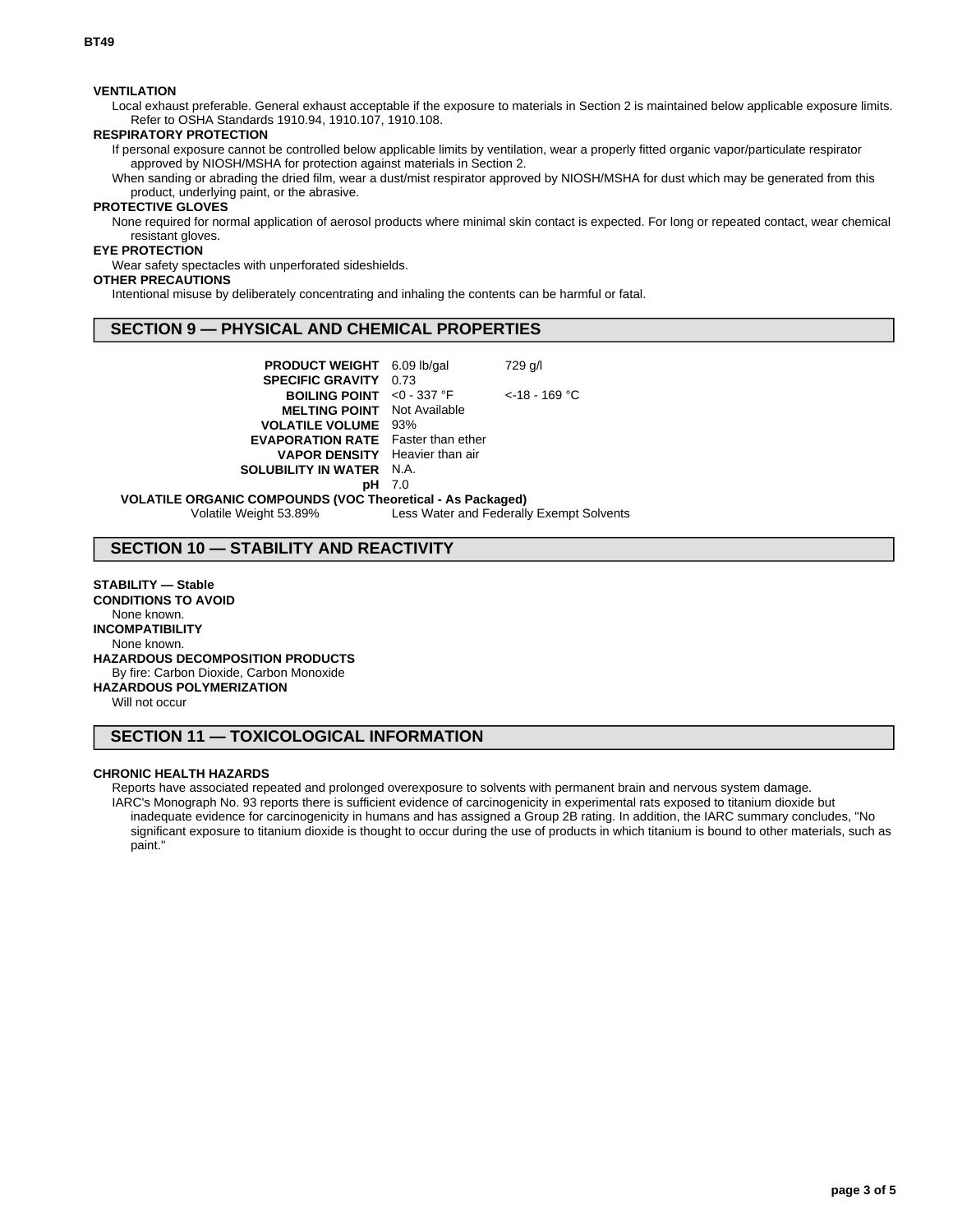|  |  |  |  | <b>TOXICOLOGY DATA</b> |
|--|--|--|--|------------------------|
|--|--|--|--|------------------------|

| CAS No.       | <b>Ingredient Name</b>            |          |     |               |  |
|---------------|-----------------------------------|----------|-----|---------------|--|
| 74-98-6       | Propane                           |          |     |               |  |
|               |                                   | LC50 RAT | 4HR | Not Available |  |
|               |                                   | LD50 RAT |     | Not Available |  |
| 106-97-8      | <b>Butane</b>                     |          |     |               |  |
|               |                                   | LC50 RAT | 4HR | Not Available |  |
|               |                                   | LD50 RAT |     | Not Available |  |
| 64742-89-8    | Lt. Aliphatic Hydrocarbon Solvent |          |     |               |  |
|               |                                   | LC50 RAT | 4HR | Not Available |  |
|               |                                   | LD50 RAT |     | Not Available |  |
| 64742-89-8    | V. M. & P. Naphtha                |          |     |               |  |
|               |                                   | LC50 RAT | 4HR | Not Available |  |
|               |                                   | LD50 RAT |     | Not Available |  |
| 108-88-3      | <b>Toluene</b>                    |          |     |               |  |
|               |                                   | LC50 RAT | 4HR | 4000 ppm      |  |
|               |                                   | LD50 RAT |     | 5000 mg/kg    |  |
| $95 - 63 - 6$ | 1,2,4-Trimethylbenzene            |          |     |               |  |
|               |                                   | LC50 RAT | 4HR | Not Available |  |
|               |                                   | LD50 RAT |     | Not Available |  |
| 67-64-1       | Acetone                           |          |     |               |  |
|               |                                   | LC50 RAT | 4HR | Not Available |  |
|               |                                   | LD50 RAT |     | 5800 mg/kg    |  |
| 14807-96-6    | <b>Talc</b>                       |          |     |               |  |
|               |                                   | LC50 RAT | 4HR | Not Available |  |
|               |                                   | LD50 RAT |     | Not Available |  |
| 13463-67-7    | <b>Titanium Dioxide</b>           |          |     |               |  |
|               |                                   | LC50 RAT | 4HR | Not Available |  |
|               |                                   | LD50 RAT |     | Not Available |  |
|               |                                   |          |     |               |  |

# **SECTION 12 — ECOLOGICAL INFORMATION**

#### **ECOTOXICOLOGICAL INFORMATION**

No data available.

# **SECTION 13 — DISPOSAL CONSIDERATIONS**

#### **WASTE DISPOSAL METHOD**

Waste from this product may be hazardous as defined under the Resource Conservation and Recovery Act (RCRA) 40 CFR 261. Waste must be tested for ignitability to determine the applicable EPA hazardous waste numbers. Do not incinerate. Depressurize container. Dispose of in accordance with Federal, State/Provincial, and Local regulations regarding pollution.

## **SECTION 14 — TRANSPORT INFORMATION**

Multi-modal shipping descriptions are provided for informational purposes and do not consider container sizes. The presence of a shipping description for a particular mode of transport (ocean, air, etc.), does not indicate that the product is packaged suitably for that mode of transport. All packaging must be reviewed for suitability prior to shipment, and compliance with the applicable regulations is the sole responsibility of the person offering the product for transport.

#### **US Ground (DOT)**

May be classed as Consumer Commodity, ORM-D

UN1950, AEROSOLS, 2.1, LIMITED QUANTITY, (ERG#126)

#### **Canada (TDG)**

May be classed as Consumer Commodity, ORM-D

UN1950, AEROSOLS, CLASS 2.1, LIMITED QUANTITY, (ERG#126)

#### **IMO**

May be shipped as Limited Quantity

UN1950, AEROSOLS, CLASS 2.1, LIMITED QUANTITY, EmS F-D, S-U, ADR (D)

### **IATA/ICAO**

UN1950, AEROSOLS, FLAMMABLE, 2.1, LIMITED QUANTITY

## **SECTION 15 — REGULATORY INFORMATION**

#### **SARA 313 (40 CFR 372.65C) SUPPLIER NOTIFICATION**

| <b>CAS No.</b> | <b>CHEMICAL/COMPOUND</b> | % by WT | <b>% Element</b> |
|----------------|--------------------------|---------|------------------|
| 108-88-3       | ⊺oluene                  |         |                  |
| 95-63-6        | Trimethylbenzene<br>4-   |         |                  |

## **CALIFORNIA PROPOSITION 65**

WARNING: This product contains chemicals known to the State of California to cause cancer and birth defects or other reproductive harm.